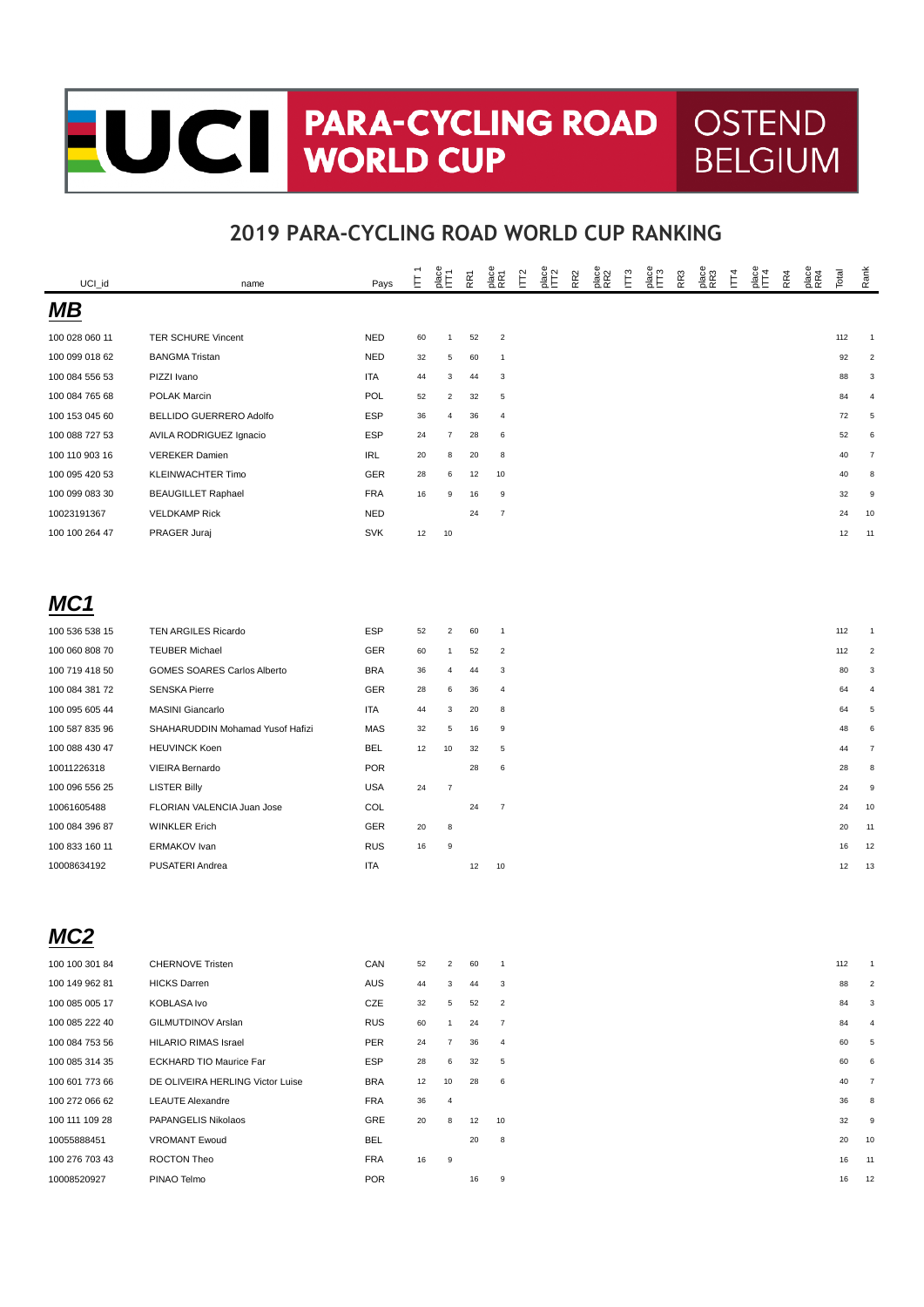## **CHE PARA-CYCLING ROAD | OSTEND<br>WORLD CUP | BELGIUM BELGIUM**

| UCI_id         | name                       | Pays       | E  | $rac{a}{2}E$   | È  | a<br>RR1                | $\tilde{\Gamma}$ | $rac{8}{2}$ | RR <sub>2</sub> | place<br>RR2 | Ë | age<br>IT3 | RR <sub>3</sub> | place<br>RR3 | Ε | $rac{6}{2}$ | RR4 | place<br>RR4 | Total | Rank                    |
|----------------|----------------------------|------------|----|----------------|----|-------------------------|------------------|-------------|-----------------|--------------|---|------------|-----------------|--------------|---|-------------|-----|--------------|-------|-------------------------|
|                |                            |            |    |                |    |                         |                  |             |                 |              |   |            |                 |              |   |             |     |              |       |                         |
| MC3            |                            |            |    |                |    |                         |                  |             |                 |              |   |            |                 |              |   |             |     |              |       |                         |
|                |                            |            |    |                |    |                         |                  |             |                 |              |   |            |                 |              |   |             |     |              |       |                         |
| 100 084 389 80 | <b>WARIAS Steffen</b>      | GER        | 44 | 3              | 60 | $\mathbf{1}$            |                  |             |                 |              |   |            |                 |              |   |             |     |              | 104   | $\mathbf{1}$            |
| 100 084 482 76 | <b>ANOBILE Fabio</b>       | <b>ITA</b> | 32 | 5              | 52 | $\sqrt{2}$              |                  |             |                 |              |   |            |                 |              |   |             |     |              | 84    | $\overline{\mathbf{c}}$ |
| 100 085 350 71 | SANTAS ASENSIO Eduardo     | <b>ESP</b> | 60 | $\mathbf{1}$   | 24 | $\overline{7}$          |                  |             |                 |              |   |            |                 |              |   |             |     |              | 84    | 3                       |
| 100 084 963 72 | MUNOZ MARIN Esneider       | COL        | 20 | 8              | 44 | 3                       |                  |             |                 |              |   |            |                 |              |   |             |     |              | 64    | 4                       |
| 100 085 237 55 | USTINOV Sergey             | <b>RUS</b> | 28 | 6              | 36 | 4                       |                  |             |                 |              |   |            |                 |              |   |             |     |              | 64    | 5                       |
| 100 095 592 31 | <b>SCHINDLER Matthias</b>  | GER        | 36 | 4              | 28 | 6                       |                  |             |                 |              |   |            |                 |              |   |             |     |              | 64    | 6                       |
| 100 624 363 55 | RAABE MENDEZ Henry Esteban | <b>CRC</b> | 24 | $\overline{7}$ | 32 | $\overline{5}$          |                  |             |                 |              |   |            |                 |              |   |             |     |              | 56    | $\overline{7}$          |
| 100 830 197 55 | <b>BOUZIANI Florian</b>    | <b>FRA</b> | 52 | $\overline{2}$ |    |                         |                  |             |                 |              |   |            |                 |              |   |             |     |              | 52    | 8                       |
| 100 096 537 06 | <b>KORBER Manuel</b>       | GER        | 12 | 10             | 12 | 10                      |                  |             |                 |              |   |            |                 |              |   |             |     |              | 24    | $\overline{9}$          |
| 10009655019    | <b>SHARP Fraser</b>        | <b>NZL</b> |    |                | 20 | 8                       |                  |             |                 |              |   |            |                 |              |   |             |     |              | 20    | 10                      |
| 100 096 535 04 | RUDNICKI Andreas           | GER        | 16 | 9              |    |                         |                  |             |                 |              |   |            |                 |              |   |             |     |              | 16    | 11                      |
| 10008488894    | <b>BOSMANS Kris</b>        | <b>BEL</b> |    |                | 16 | 9                       |                  |             |                 |              |   |            |                 |              |   |             |     |              | 16    | 12                      |
|                |                            |            |    |                |    |                         |                  |             |                 |              |   |            |                 |              |   |             |     |              |       |                         |
|                |                            |            |    |                |    |                         |                  |             |                 |              |   |            |                 |              |   |             |     |              |       |                         |
| MC4            |                            |            |    |                |    |                         |                  |             |                 |              |   |            |                 |              |   |             |     |              |       |                         |
| 100 085 234 52 | PUDOV Sergei               | <b>RUS</b> | 60 | $\mathbf{1}$   | 60 | $\mathbf{1}$            |                  |             |                 |              |   |            |                 |              |   |             |     |              | 120   |                         |
| 100 038 497 69 | <b>KURIL Patrik</b>        | <b>SVK</b> | 52 | $\overline{2}$ | 52 | $\overline{\mathbf{c}}$ |                  |             |                 |              |   |            |                 |              |   |             |     |              | 104   | $\overline{2}$          |
| 100 617 636 21 | <b>JUNG Cody</b>           | <b>USA</b> | 28 | 6              | 36 | $\overline{a}$          |                  |             |                 |              |   |            |                 |              |   |             |     |              | 64    | 3                       |
| 100 499 726 63 | <b>VETTER Tobias</b>       | GER        | 36 | 4              | 24 | $\overline{7}$          |                  |             |                 |              |   |            |                 |              |   |             |     |              | 60    | $\overline{4}$          |
| 100 084 555 52 | PITTACOLO Michele          | <b>ITA</b> | 12 | 10             | 44 | 3                       |                  |             |                 |              |   |            |                 |              |   |             |     |              | 56    | 5                       |
| 100 245 754 37 | <b>CARLIER Mickael</b>     | <b>FRA</b> | 24 | $\overline{7}$ | 32 | $\overline{5}$          |                  |             |                 |              |   |            |                 |              |   |             |     |              | 56    | 6                       |
| 100 084 952 61 | DUENAS GOMEZ Diego German  | COL        | 44 | 3              |    |                         |                  |             |                 |              |   |            |                 |              |   |             |     |              | 44    | $\overline{7}$          |
| 100 033 707 32 | <b>BERNASCONI Fabio</b>    | SUI        | 20 | 8              | 16 | 9                       |                  |             |                 |              |   |            |                 |              |   |             |     |              | 36    | 8                       |
| 100 112 250 05 | <b>GRIMES Ronan</b>        | <b>IRL</b> | 32 | $\overline{5}$ |    |                         |                  |             |                 |              |   |            |                 |              |   |             |     |              | 32    | 9                       |
| 10011225005    | <b>GRIMES Ronan</b>        | <b>IRL</b> |    |                | 28 | 6                       |                  |             |                 |              |   |            |                 |              |   |             |     |              | 28    | 10                      |
| 100 085 079 91 | <b>CALMON David</b>        | <b>FRA</b> | 16 | 9              | 12 | 10                      |                  |             |                 |              |   |            |                 |              |   |             |     |              | 28    | 11                      |
| 10056180562    | HIGUERA RODRIGUEZ Oscar    | <b>ESP</b> |    |                | 20 | 8                       |                  |             |                 |              |   |            |                 |              |   |             |     |              | 20    | 12                      |
|                |                            |            |    |                |    |                         |                  |             |                 |              |   |            |                 |              |   |             |     |              |       |                         |
|                |                            |            |    |                |    |                         |                  |             |                 |              |   |            |                 |              |   |             |     |              |       |                         |
|                |                            |            |    |                |    |                         |                  |             |                 |              |   |            |                 |              |   |             |     |              |       |                         |
| MC5            |                            |            |    |                |    |                         |                  |             |                 |              |   |            |                 |              |   |             |     |              |       |                         |
| 100 079 494 35 | MOURO CHAMAN Lauro Cesar   | <b>BRA</b> | 60 | $\mathbf{1}$   | 52 | $\overline{2}$          |                  |             |                 |              |   |            |                 |              |   |             |     |              | 112   | $\overline{1}$          |
| 100 073 974 44 | ABRAHAM GEBRU Daniel       | <b>NED</b> | 44 | 3              | 60 | $\mathbf{1}$            |                  |             |                 |              |   |            |                 |              |   |             |     |              | 104   | $\overline{c}$          |
| 100 084 566 63 | <b>TARLAO Andrea</b>       | ITA        | 52 | $\overline{2}$ | 36 | $\overline{4}$          |                  |             |                 |              |   |            |                 |              |   |             |     |              | 88    | 3                       |
| 100 096 529 95 | <b>FOULON Dorian</b>       | <b>FRA</b> | 36 | 4              | 44 | 3                       |                  |             |                 |              |   |            |                 |              |   |             |     |              | 80    | 4                       |
| 100 111 121 40 | VAN DE POL Martin          | NED        | 32 | 5              | 32 | $\overline{5}$          |                  |             |                 |              |   |            |                 |              |   |             |     |              | 64    | 5                       |
| 100 084 480 74 | ADDESI Pierpaolo           | ITA        | 16 | 9              | 28 | 6                       |                  |             |                 |              |   |            |                 |              |   |             |     |              | 44    | 6                       |
| 100 111 176 95 | <b>GIBB Nicholas</b>       | <b>USA</b> | 24 | $\overline{7}$ | 20 | 8                       |                  |             |                 |              |   |            |                 |              |   |             |     |              | 44    | 7                       |
| 100 030 744 76 | <b>GOHR Soelito</b>        | <b>BRA</b> | 12 | 10             | 24 | $\overline{7}$          |                  |             |                 |              |   |            |                 |              |   |             |     |              | 36    | 8                       |
| 100 319 192 46 | DANZI Alessandro           | ITA        | 20 | 8              | 12 | 10                      |                  |             |                 |              |   |            |                 |              |   |             |     |              | 32    | 9                       |
| 100 236 586 84 | <b>WERMESER Zsombor</b>    | HUN        | 28 | 6              |    |                         |                  |             |                 |              |   |            |                 |              |   |             |     |              | 28    | 10                      |
| 10011224702    | <b>POUPAULT Alexis</b>     | <b>FRA</b> |    |                | 16 | 9                       |                  |             |                 |              |   |            |                 |              |   |             |     |              | 16    | 11                      |
|                |                            |            |    |                |    |                         |                  |             |                 |              |   |            |                 |              |   |             |     |              |       |                         |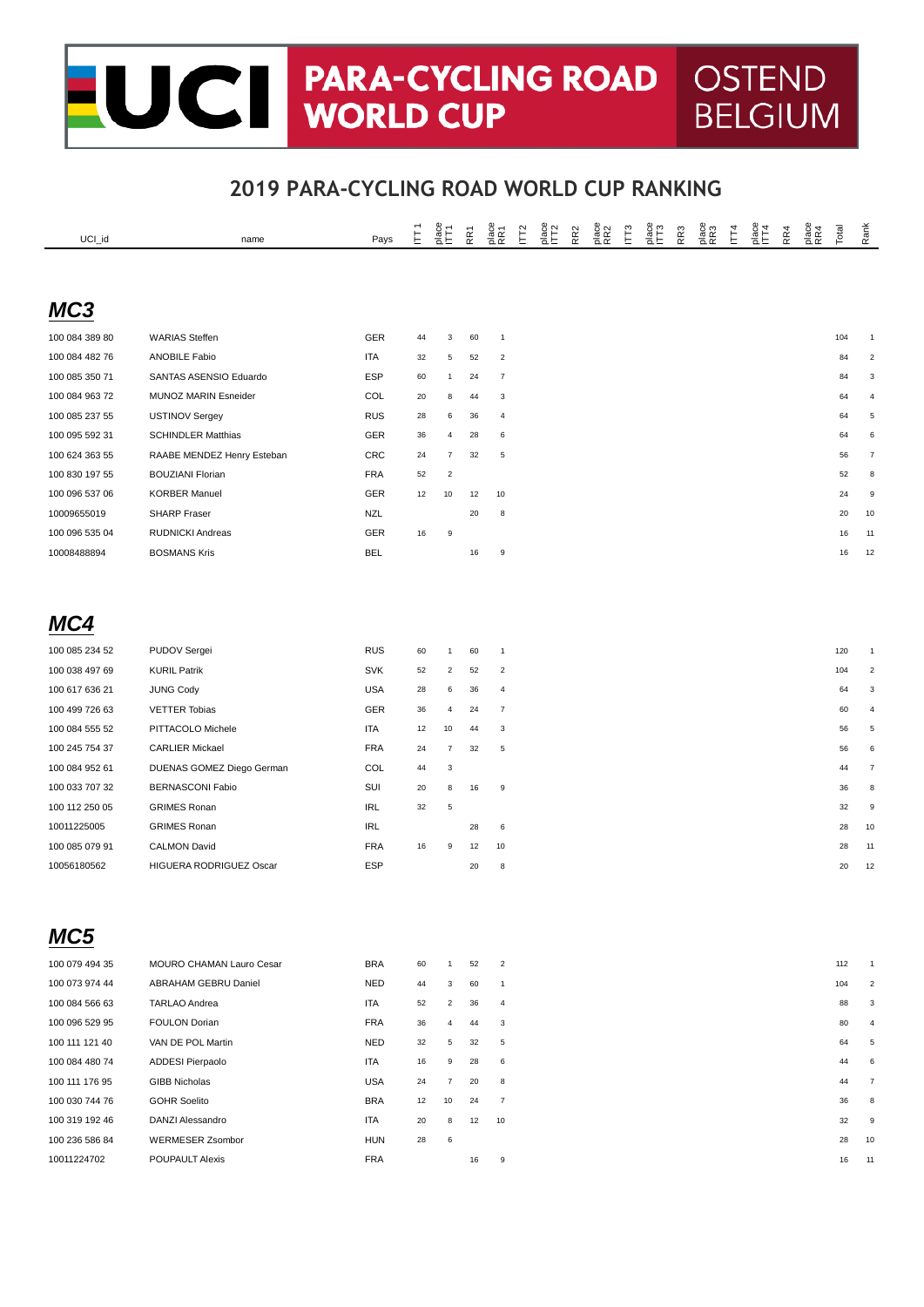#### UCI PARA-CYCLING ROAD **OSTEND** Ξ **BELGIUM**

| UCI_id          | name                                   | Pays       | E  | $rac{8}{2}$    | RF1 | place<br>RR1            | <b>F<sub>2</sub></b> | place<br>IT2            | RR <sub>2</sub> | place<br>RR2 | IЩ3 | place<br>ITT3 | RR <sub>3</sub> | place<br>RR3 | IГ4 | $rac{6}{114}$ | RR4 | place<br>RR4 | Total | Rank                    |
|-----------------|----------------------------------------|------------|----|----------------|-----|-------------------------|----------------------|-------------------------|-----------------|--------------|-----|---------------|-----------------|--------------|-----|---------------|-----|--------------|-------|-------------------------|
| MH <sub>1</sub> |                                        |            |    |                |     |                         |                      |                         |                 |              |     |               |                 |              |     |               |     |              |       |                         |
| 100 600 354 05  | <b>HORDIES Maxime</b>                  | <b>BEL</b> | 60 | $\mathbf{1}$   | 44  | 3                       | 60                   | $\mathbf{1}$            |                 |              |     |               |                 |              |     |               |     |              | 164   | $\overline{1}$          |
| 100 099 211 61  | FRUH Benjamin                          | SUI        | 44 | 3              | 60  | $\mathbf{1}$            | 32                   | 5                       |                 |              |     |               |                 |              |     |               |     |              | 136   | $\overline{\mathbf{c}}$ |
| 100 096 528 94  | SOPANEN Harri                          | <b>FIN</b> | 24 | $\overline{7}$ | 36  | 4                       | 52                   | $\overline{2}$          |                 |              |     |               |                 |              |     |               |     |              | 112   | 3                       |
| 100 095 576 15  | <b>JAHODA Patrik</b>                   | CZE        | 36 | 4              | 28  | 6                       | 44                   | 3                       |                 |              |     |               |                 |              |     |               |     |              | 108   | 4                       |
| 100 084 534 31  | <b>CORNEGLIANI Fabrizio</b>            | <b>ITA</b> | 52 | $\overline{c}$ | 52  | $\overline{2}$          |                      |                         |                 |              |     |               |                 |              |     |               |     |              | 104   | 5                       |
| 100 099 072 19  | <b>BACHMAIER Ernst</b>                 | <b>AUT</b> | 32 | 5              | 32  | $\overline{5}$          | 36                   | 4                       |                 |              |     |               |                 |              |     |               |     |              | 100   | 6                       |
| 100 096 527 93  | POLVI Teppo                            | <b>FIN</b> | 28 | 6              | 24  | $\overline{7}$          | 24                   | $\overline{7}$          |                 |              |     |               |                 |              |     |               |     |              | 76    | $\overline{7}$          |
| 100 096 551 20  | MIKOLAJCZYK Rafal                      | POL        | 20 | 8              | 20  | 8                       | 20                   | 8                       |                 |              |     |               |                 |              |     |               |     |              | 60    | 8                       |
| 100 085 277 95  | DU PREEZ Nicolas Pieter                | <b>RSA</b> |    |                |     |                         | 28                   | 6                       |                 |              |     |               |                 |              |     |               |     |              | 28    | 9                       |
| 100 099 208 58  | <b>TUOR Alain</b>                      | SUI        |    |                |     |                         | 16                   | 9                       |                 |              |     |               |                 |              |     |               |     |              | 16    | 10                      |
| 100 634 647 57  | <b>KOVAR Pavel</b>                     | CZE        |    |                |     |                         | 12                   | 10                      |                 |              |     |               |                 |              |     |               |     |              | 12    | 11                      |
|                 |                                        |            |    |                |     |                         |                      |                         |                 |              |     |               |                 |              |     |               |     |              |       |                         |
| MH <sub>2</sub> |                                        |            |    |                |     |                         |                      |                         |                 |              |     |               |                 |              |     |               |     |              |       |                         |
| 100 112 238 90  | GARROTE MUNOZ Sergio                   | <b>ESP</b> | 60 | 1              | 60  | $\mathbf{1}$            | 60                   | $\mathbf{1}$            |                 |              |     |               |                 |              |     |               |     |              | 180   |                         |
| 100 088 240 51  | <b>GROULX William</b>                  | <b>USA</b> | 52 | $\overline{2}$ | 52  | $\sqrt{2}$              | 52                   | $\overline{\mathbf{c}}$ |                 |              |     |               |                 |              |     |               |     |              | 156   | 2                       |
| 100 259 013 07  | JOUANNY Florian                        | <b>FRA</b> | 24 | 7              | 32  | 5                       | 44                   | 3                       |                 |              |     |               |                 |              |     |               |     |              | 100   | 3                       |
| 100 096 538 07  | <b>FRANKOWSKI Mariusz</b>              | GER        | 32 | 5              | 28  | 6                       | 32                   | 5                       |                 |              |     |               |                 |              |     |               |     |              | 92    | $\overline{4}$          |
| 100 088 411 28  | MAZZONE Luca                           | ITA        | 44 | 3              | 44  | 3                       |                      |                         |                 |              |     |               |                 |              |     |               |     |              | 88    | $\,$ 5 $\,$             |
| 100 085 083 95  | <b>CECILLON Rodolph</b>                | <b>FRA</b> | 16 | 9              | 24  | $\overline{7}$          | 36                   | 4                       |                 |              |     |               |                 |              |     |               |     |              | 76    | 6                       |
| 100 085 376 00  | FANKHAUSER Tobias                      | SUI        | 36 | 4              | 36  | $\sqrt{4}$              |                      |                         |                 |              |     |               |                 |              |     |               |     |              | 72    | $\overline{7}$          |
| 100 118 554 04  | MARCHAL Christophe                     | <b>FRA</b> | 28 | 6              | 20  | 8                       | 20                   | 8                       |                 |              |     |               |                 |              |     |               |     |              | 68    | 8                       |
| 100 084 897 06  | <b>HINDRICQ Christophe</b>             | <b>BEL</b> | 20 | 8              |     |                         | 24                   | $\overline{7}$          |                 |              |     |               |                 |              |     |               |     |              | 44    | 9                       |
| 100 596 467 95  | <b>MEAD Rory</b>                       | <b>NZL</b> |    |                |     |                         | 28                   | 6                       |                 |              |     |               |                 |              |     |               |     |              | 28    | 10                      |
| 100 084 698 01  | <b>SCHATTAUER Wolfgang</b>             | AUT        | 12 | 10             |     |                         | 16                   | 9                       |                 |              |     |               |                 |              |     |               |     |              | 28    | 11                      |
| 10013220070     | RIZZATO Omar                           | <b>ITA</b> |    |                | 16  | 9                       |                      |                         |                 |              |     |               |                 |              |     |               |     |              | 16    | 12                      |
| 10008456562     | SPERONE Ivan                           | <b>ITA</b> |    |                | 12  | 10                      |                      |                         |                 |              |     |               |                 |              |     |               |     |              | 12    | 13                      |
| 100 159 919 47  | <b>KACALSKI Piotr</b>                  | POL        |    |                |     |                         | 12                   | 10                      |                 |              |     |               |                 |              |     |               |     |              | 12    | 14                      |
|                 |                                        |            |    |                |     |                         |                      |                         |                 |              |     |               |                 |              |     |               |     |              |       |                         |
| MH3             |                                        |            |    |                |     |                         |                      |                         |                 |              |     |               |                 |              |     |               |     |              |       |                         |
| 100 084 684 84  | <b>ABLINGER Walter</b>                 | AUT        | 60 | $\mathbf{1}$   | 52  | $\overline{\mathbf{c}}$ | 60                   | $\overline{1}$          |                 |              |     |               |                 |              |     |               |     |              | 172   |                         |
| 100 518 688 13  | DEBERG Jean-Francois                   | <b>BEL</b> | 44 | 3              | 60  | $\mathbf{1}$            | 28                   | 6                       |                 |              |     |               |                 |              |     |               |     |              | 132   | $\overline{2}$          |
| 100 084 838 44  | <b>MOREAU Charles</b>                  | CAN        | 52 | $\overline{2}$ |     |                         | 52                   | $\overline{2}$          |                 |              |     |               |                 |              |     |               |     |              | 104   | 3                       |
| 100 097 451 47  | SZUMIEC Rafal                          | POL        | 32 | 5              | 24  | $\boldsymbol{7}$        | 44                   | 3                       |                 |              |     |               |                 |              |     |               |     |              | 100   | $\overline{4}$          |
| 100 084 557 54  | PODESTA Vittorio                       | ITA        | 36 | 4              | 44  | 3                       |                      |                         |                 |              |     |               |                 |              |     |               |     |              | 80    | 5                       |
| 100 085 135 50  | <b>TARSIM Riadh</b>                    | <b>FRA</b> | 24 | 7              | 32  | 5                       | 16                   | 9                       |                 |              |     |               |                 |              |     |               |     |              | 72    | 6                       |
| 100 085 377 01  | FREI Heinz                             | SUI        | 16 | 9              | 36  | 4                       |                      |                         |                 |              |     |               |                 |              |     |               |     |              | 52    | $\overline{7}$          |
| 100 112 239 91  | GARCIA-MARQUINA CASCALLANA Luis Miguel | ESP        | 20 | 8              | 28  | 6                       |                      |                         |                 |              |     |               |                 |              |     |               |     |              | 48    | 8                       |
| 100 096 543 12  | SLEVIN Declan                          | IRL        |    |                |     |                         | 36                   | 4                       |                 |              |     |               |                 |              |     |               |     |              | 36    | 9                       |
| 100 111 093 12  | <b>MOSNICKA Tomas</b>                  | CZE        | 12 | 10             | 20  | 8                       |                      |                         |                 |              |     |               |                 |              |     |               |     |              | 32    | 10                      |
| 100 096 510 76  | <b>HYNDMAN Alex</b>                    | CAN        |    |                |     |                         | 32                   | 5                       |                 |              |     |               |                 |              |     |               |     |              | 32    | 11                      |
| 100 084 531 28  | CECCHETTO Paolo                        | ITA        | 28 | 6              |     |                         |                      |                         |                 |              |     |               |                 |              |     |               |     |              | 28    | 12                      |
| 100 111 118 37  | <b>MEKENKAMP Mark</b>                  | NED        |    |                |     |                         | 24                   | $\overline{7}$          |                 |              |     |               |                 |              |     |               |     |              | 24    | 13                      |
| 100 462 413 95  | <b>DESJARDINS Joey</b>                 | CAN        |    |                |     |                         | 20                   | 8                       |                 |              |     |               |                 |              |     |               |     |              | 20    | 14                      |
|                 |                                        |            |    |                |     |                         |                      |                         |                 |              |     |               |                 |              |     |               |     |              |       |                         |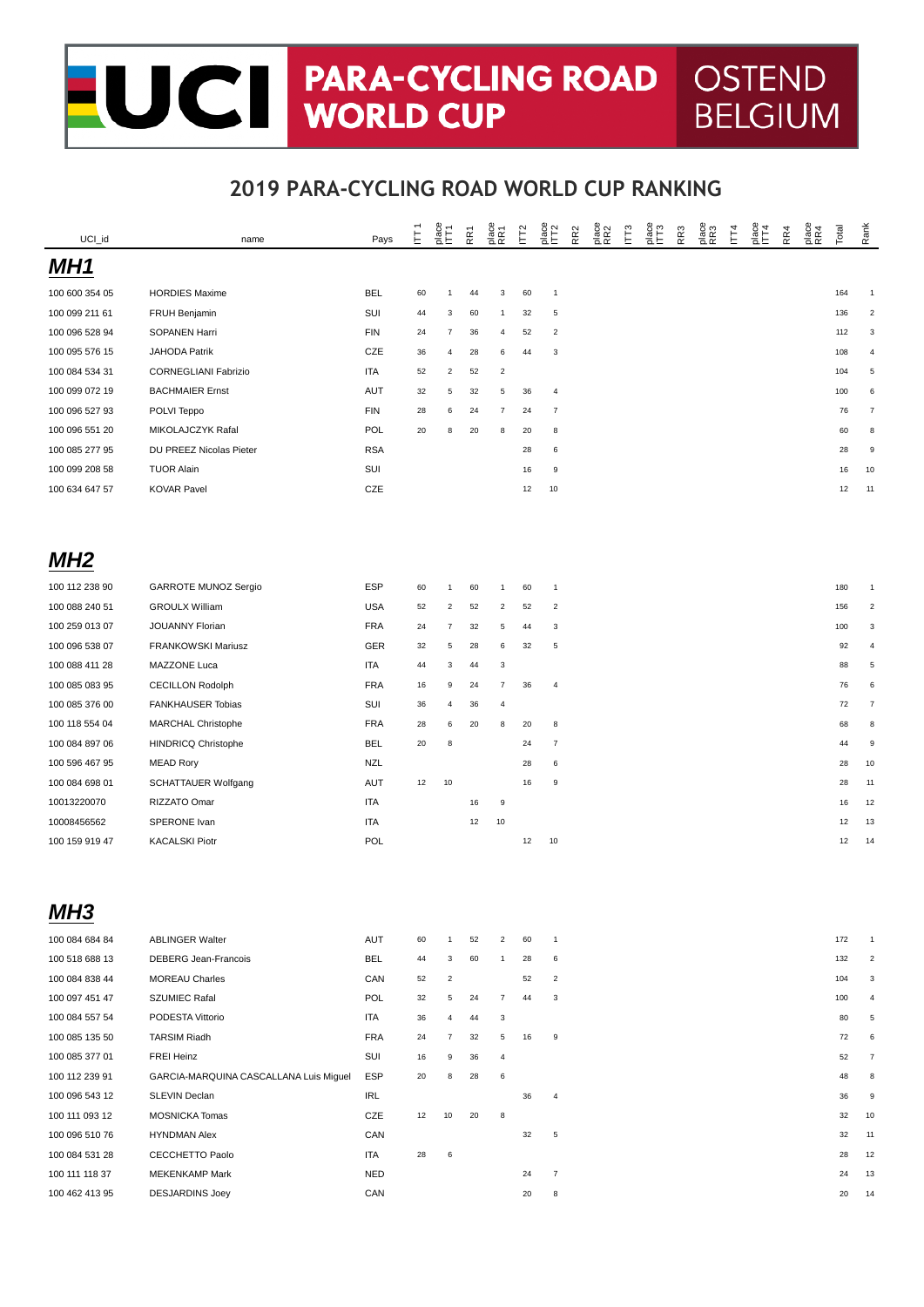# UCT PARA-CYCLING ROAD OSTEND<br>WORLD CUP BELGIUM **BELGIUM**

| UCI_id          | name                         | Pays       | E  | 흡는                      | RR1 | place<br>RR1            | $\tilde{\Gamma}$ | age<br>ET2              | RR <sub>2</sub> | place<br>RR2 | ΓÎ | RR <sub>3</sub> | place<br>RR3 | IЦ <sub>4</sub> | $rac{6}{2}$ | RR4 | place<br>RR4 | Total | Rank                     |
|-----------------|------------------------------|------------|----|-------------------------|-----|-------------------------|------------------|-------------------------|-----------------|--------------|----|-----------------|--------------|-----------------|-------------|-----|--------------|-------|--------------------------|
| 10011109918     | <b>LERAY Gregory</b>         | <b>FRA</b> |    |                         | 16  | $\mathsf g$             |                  |                         |                 |              |    |                 |              |                 |             |     |              | 16    | 15                       |
| 10009653201     | <b>TESSON Vincent</b>        | <b>FRA</b> |    |                         | 12  | 10                      |                  |                         |                 |              |    |                 |              |                 |             |     |              | 12    | 16                       |
| 100 099 135 82  | PINNEY Ryan                  | <b>USA</b> |    |                         |     |                         | 12               | 10                      |                 |              |    |                 |              |                 |             |     |              | 12    | 17                       |
|                 |                              |            |    |                         |     |                         |                  |                         |                 |              |    |                 |              |                 |             |     |              |       |                          |
|                 |                              |            |    |                         |     |                         |                  |                         |                 |              |    |                 |              |                 |             |     |              |       |                          |
| MH4             |                              |            |    |                         |     |                         |                  |                         |                 |              |    |                 |              |                 |             |     |              |       |                          |
| 100 084 713 16  | PLAT Jetze                   | <b>NED</b> | 60 | 1                       | 60  | 1                       | 60               | $\mathbf{1}$            |                 |              |    |                 |              |                 |             |     |              | 180   | $\overline{1}$           |
| 100 095 568 07  | FRUHWIRTH Thomas             | AUT        | 52 | $\overline{2}$          | 52  | $\overline{c}$          | 44               | 3                       |                 |              |    |                 |              |                 |             |     |              | 148   | 2                        |
| 100 085 428 52  | <b>DAVIS Thomas</b>          | <b>USA</b> | 28 | 6                       | 36  | $\overline{4}$          | 52               | $\overline{2}$          |                 |              |    |                 |              |                 |             |     |              | 116   | 3                        |
| 100 084 775 78  | <b>WILK Rafal</b>            | POL        | 44 | 3                       | 32  | 5                       | 32               | 5                       |                 |              |    |                 |              |                 |             |     |              | 108   | $\overline{4}$           |
| 100 096 504 70  | <b>ALLEN Grant</b>           | AUS        | 36 | 4                       | 44  | 3                       |                  |                         |                 |              |    |                 |              |                 |             |     |              | 80    | 5                        |
| 100 233 799 13  | <b>SCHIPPER Geert</b>        | <b>NED</b> | 32 | 5                       | 20  | 8                       |                  |                         |                 |              |    |                 |              |                 |             |     |              | 52    | 6                        |
| 100 187 926 21  | <b>BROOKE-TURNER Alex</b>    | <b>GBR</b> | 24 | 7                       | 24  | $\overline{7}$          |                  |                         |                 |              |    |                 |              |                 |             |     |              | 48    | 7                        |
| 100 095 572 11  | VAN DE STEENE Jonas          | <b>BEL</b> | 12 | $10$                    |     |                         | 36               | 4                       |                 |              |    |                 |              |                 |             |     |              | 48    | 8                        |
| 10008507587     | <b>BOSREDON Mathieu</b>      | <b>FRA</b> |    |                         | 16  | 9                       | 28               | 6                       |                 |              |    |                 |              |                 |             |     |              | 44    | 9                        |
| 100 095 585 24  | JORGENSEN Michael            | DEN        | 20 | 8                       |     |                         | 24               | $\overline{7}$          |                 |              |    |                 |              |                 |             |     |              | 44    | 10                       |
| 10081257284     | <b>GAERTNER Travis</b>       | <b>USA</b> |    |                         | 28  | 6                       | 16               | 9                       |                 |              |    |                 |              |                 |             |     |              | 44    | 11                       |
| 10009556908     | <b>GRITSCH Alexander</b>     | AUT        |    |                         | 12  | $10$                    | 12               | 10                      |                 |              |    |                 |              |                 |             |     |              | 24    | 12                       |
| 100 085 177 92  | JEFFRE Bernd                 | GER        |    |                         |     |                         | 20               | 8                       |                 |              |    |                 |              |                 |             |     |              | 20    | 13                       |
| 100 099 213 63  | <b>FROHOFER Felix</b>        | SUI        | 16 | 9                       |     |                         |                  |                         |                 |              |    |                 |              |                 |             |     |              | 16    | 14                       |
|                 |                              |            |    |                         |     |                         |                  |                         |                 |              |    |                 |              |                 |             |     |              |       |                          |
|                 |                              |            |    |                         |     |                         |                  |                         |                 |              |    |                 |              |                 |             |     |              |       |                          |
| MH <sub>5</sub> |                              |            |    |                         |     |                         |                  |                         |                 |              |    |                 |              |                 |             |     |              |       |                          |
| 100 084 699 02  | DE VRIES Tim                 | <b>NED</b> | 32 | 5                       | 60  | 1                       | 60               | $\mathbf{1}$            |                 |              |    |                 |              |                 |             |     |              | 152   |                          |
| 100 628 058 64  | <b>VALIZE Mitch</b>          | <b>NED</b> | 52 | $\overline{\mathbf{c}}$ | 52  | $\overline{2}$          | 24               | $\overline{7}$          |                 |              |    |                 |              |                 |             |     |              | 128   | $\overline{2}$           |
| 100 134 211 44  | <b>VERGNAUD Loic</b>         | <b>FRA</b> | 44 | 3                       | 36  | 4                       | 44               | 3                       |                 |              |    |                 |              |                 |             |     |              | 124   | 3                        |
| 100 585 784 82  | DELOSSANTOS Alfredo          | <b>USA</b> | 36 | 4                       | 44  | 3                       | 36               | 4                       |                 |              |    |                 |              |                 |             |     |              | 116   | $\overline{4}$           |
| 10008468080     | <b>TRIPP Stuart</b>          | <b>AUS</b> |    |                         | 20  | 8                       | 52               | $\overline{2}$          |                 |              |    |                 |              |                 |             |     |              | 72    | 5                        |
| 100 088 443 60  | <b>COSTA Luis</b>            | <b>POR</b> | 20 | 8                       | 32  | 5                       | 20               | 8                       |                 |              |    |                 |              |                 |             |     |              | 72    | 6                        |
| 100 084 715 18  | REEKERS Johan                | <b>NED</b> | 28 | 6                       | 28  | 6                       | 16               | 9                       |                 |              |    |                 |              |                 |             |     |              | 72    | $\overline{7}$           |
| 100 084 572 69  | <b>ZANARDI Alessandro</b>    | <b>ITA</b> | 60 | $\mathbf{1}$            |     |                         |                  |                         |                 |              |    |                 |              |                 |             |     |              | 60    | 8                        |
| 100 095 598 37  | COLOMBARI Diego              | ITA        | 24 | $\overline{7}$          | 24  | $\boldsymbol{7}$        |                  |                         |                 |              |    |                 |              |                 |             |     |              | 48    | 9                        |
| 100 111 174 93  | <b>BERLING David</b>         | <b>USA</b> | 16 | 9                       |     |                         | 28               | 6                       |                 |              |    |                 |              |                 |             |     |              | 44    | $10$                     |
| 100 085 468 92  | SANCHEZ Oscar                | <b>USA</b> |    |                         |     |                         | 32               | 5                       |                 |              |    |                 |              |                 |             |     |              | 32    | 11                       |
| 10075304922     | <b>OREILLY Gary</b>          | IRL        |    |                         | 16  | 9                       | 12               | 10                      |                 |              |    |                 |              |                 |             |     |              | 28    | 12                       |
| 100 084 974 83  | VARON LOPEZ Leonardo Favio   | COL        | 12 | 10                      | 12  | 10                      |                  |                         |                 |              |    |                 |              |                 |             |     |              | 24    | 13                       |
|                 |                              |            |    |                         |     |                         |                  |                         |                 |              |    |                 |              |                 |             |     |              |       |                          |
|                 |                              |            |    |                         |     |                         |                  |                         |                 |              |    |                 |              |                 |             |     |              |       |                          |
| MT <sub>1</sub> |                              |            |    |                         |     |                         |                  |                         |                 |              |    |                 |              |                 |             |     |              |       |                          |
| 100 096 524 90  | <b>GARCIA ABELLA Gonzalo</b> | <b>ESP</b> | 52 | $\overline{\mathbf{c}}$ | 36  | 4                       | 60               | $\overline{1}$          |                 |              |    |                 |              |                 |             |     |              | 148   |                          |
| 100 084 541 38  | <b>FARRONI Giorgio</b>       | ITA        | 60 | 1                       | 60  | $\overline{1}$          |                  |                         |                 |              |    |                 |              |                 |             |     |              | 120   | $\overline{\phantom{a}}$ |
| 100 085 103 18  | <b>GESLOT David</b>          | FRA        | 36 | 4                       | 32  | 5                       | 52               | $\overline{\mathbf{c}}$ |                 |              |    |                 |              |                 |             |     |              | 120   | 3                        |
| 100 147 537 81  | <b>BERGER Petr</b>           | CZE        | 32 | 5                       | 28  | 6                       | 44               | 3                       |                 |              |    |                 |              |                 |             |     |              | 104   | $\overline{4}$           |
| 100 085 235 53  | SEMOCHKIN Sergei             | <b>RUS</b> | 44 | 3                       | 52  | $\overline{\mathbf{c}}$ |                  |                         |                 |              |    |                 |              |                 |             |     |              | 96    | 5                        |
| 100 111 116 35  | <b>KIM Yongki</b>            | <b>KOR</b> | 28 | 6                       | 16  | 9                       | 32               | $\,$ 5 $\,$             |                 |              |    |                 |              |                 |             |     |              | 76    | 6                        |
| 100 084 998 10  | HINDR Jiri                   | CZE        | 24 | $\overline{7}$          | 24  | $\overline{7}$          | 24               | $\overline{7}$          |                 |              |    |                 |              |                 |             |     |              | 72    | $\overline{7}$           |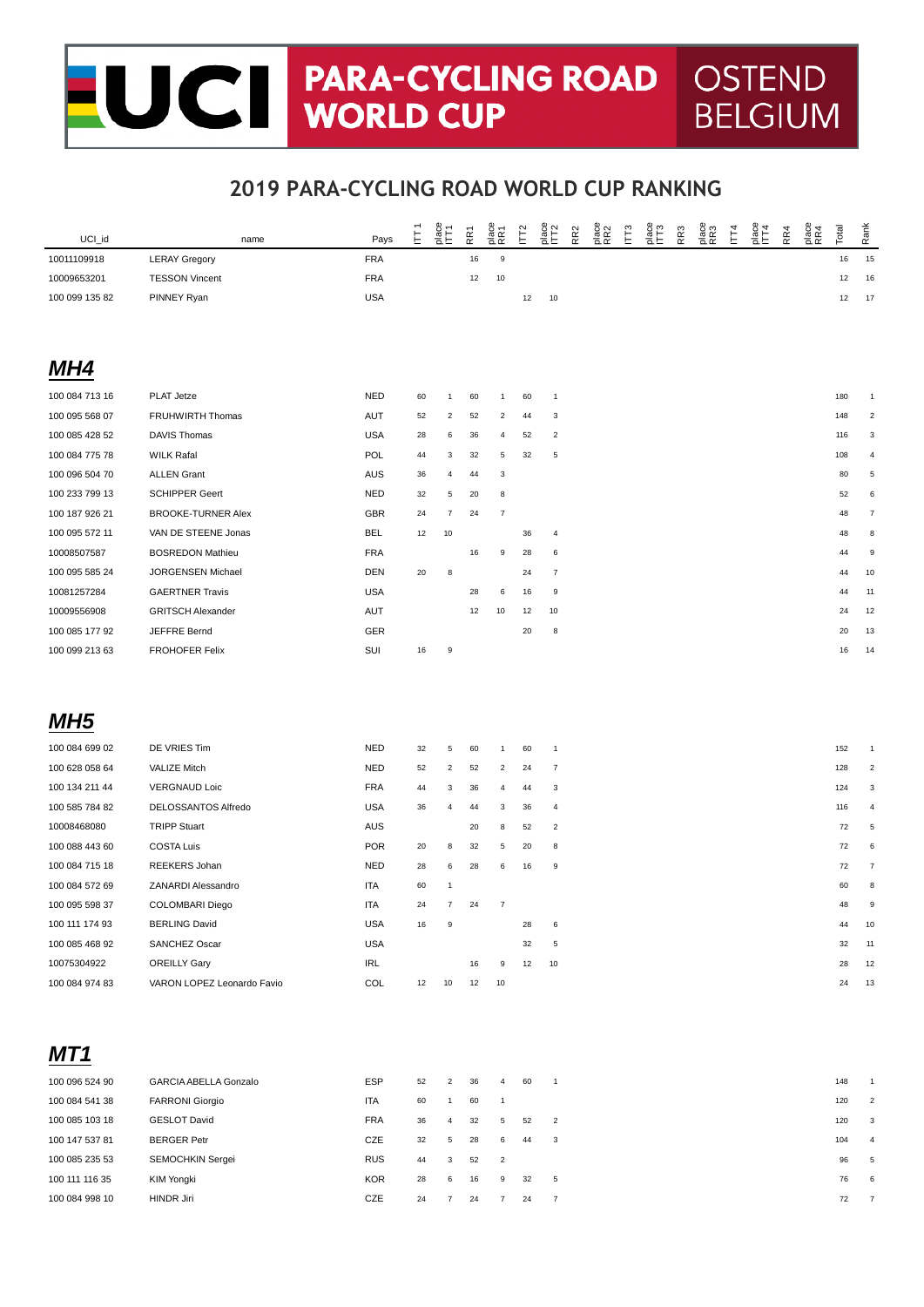# UCT PARA-CYCLING ROAD OSTEND<br>WORLD CUP BELGIUM **BELGIUM**

### **2019 PARA-CYCLING ROAD WORLD CUP RANKING**

| UCI_id         | name                             | Pays       | $\tilde{\mathsf{E}}$ | place<br>ITT <sub>1</sub> | RR1 | place<br>RR1   | IF <sub>2</sub> | place<br>ITT2    | RR <sub>2</sub> | place<br>RR2 | E | alace<br>ITT3 | RR3 | place<br>RR3 | $\overline{\Gamma}$ | $rac{6}{2}$ | RR4 | place<br>RR4 | Total | Rank                      |
|----------------|----------------------------------|------------|----------------------|---------------------------|-----|----------------|-----------------|------------------|-----------------|--------------|---|---------------|-----|--------------|---------------------|-------------|-----|--------------|-------|---------------------------|
| 100 827 543 20 | <b>JAGER Maximilian</b>          | GER        | 16                   | $\boldsymbol{9}$          | 44  | 3              |                 |                  |                 |              |   |               |     |              |                     |             |     |              | 60    | $\,$ 8 $\,$               |
| 100 725 445 63 | RADENZ Roland                    | GER        | 12                   | 10                        | 12  | 10             | 28              | $\,6\,$          |                 |              |   |               |     |              |                     |             |     |              | 52    | $\mathsf g$               |
| 100 847 235 21 | <b>WEY Fabiano</b>               | SUI        | 20                   | 8                         | 20  | 8              |                 |                  |                 |              |   |               |     |              |                     |             |     |              | 40    | 10                        |
| 100 096 555 24 | NILSSON Rickard                  | SWE        |                      |                           |     |                | 36              | $\overline{4}$   |                 |              |   |               |     |              |                     |             |     |              | 36    | 11                        |
| 100 845 930 74 | <b>JANG Doyoung</b>              | <b>KOR</b> |                      |                           |     |                | 20              | 8                |                 |              |   |               |     |              |                     |             |     |              | 20    | 12                        |
|                |                                  |            |                      |                           |     |                |                 |                  |                 |              |   |               |     |              |                     |             |     |              |       |                           |
| MT2            |                                  |            |                      |                           |     |                |                 |                  |                 |              |   |               |     |              |                     |             |     |              |       |                           |
| 100 088 231 42 | <b>BOYLE Ryan</b>                | <b>USA</b> | 52                   | $\overline{c}$            | 60  | 1              | 60              | $\overline{1}$   |                 |              |   |               |     |              |                     |             |     |              | 172   | $\mathbf{1}$              |
| 100 608 516 19 | RODRIGUEZ Matthew                | <b>USA</b> | 60                   | $\mathbf{1}$              | 52  | $\overline{c}$ | 28              | 6                |                 |              |   |               |     |              |                     |             |     |              | 140   | $\sqrt{2}$                |
| 100 111 097 16 | REINOSO FIGUEROLA Joan           | <b>ESP</b> | 36                   | $\overline{4}$            | 44  | 3              | 52              | $\overline{2}$   |                 |              |   |               |     |              |                     |             |     |              | 132   | $\ensuremath{\mathsf{3}}$ |
| 100 728 787 10 | <b>JONES Stuart</b>              | <b>AUS</b> | 44                   | 3                         | 32  | 5              | 44              | 3                |                 |              |   |               |     |              |                     |             |     |              | 120   | $\overline{4}$            |
| 100 084 885 91 | <b>BLAISE Raphael</b>            | <b>BEL</b> | 28                   | 6                         | 20  | 8              |                 |                  |                 |              |   |               |     |              |                     |             |     |              | 48    | $\,$ 5 $\,$               |
| 100 151 410 74 | <b>FREYTAG Friedrich</b>         | GER        | 24                   | $\overline{7}$            | 16  | 9              |                 |                  |                 |              |   |               |     |              |                     |             |     |              | 40    | 6                         |
| 10008494554    | AYALA AYALA Nestor Javier        | COL        |                      |                           | 36  | 4              |                 |                  |                 |              |   |               |     |              |                     |             |     |              | 36    | $\overline{7}$            |
| 100 084 727 30 | <b>HILLS Stephen</b>             | <b>NZL</b> |                      |                           |     |                | 36              | $\overline{4}$   |                 |              |   |               |     |              |                     |             |     |              | 36    | $\bf8$                    |
| 100 085 159 74 | <b>DURST Hans-Peter</b>          | GER        | 32                   | $\,$ 5 $\,$               |     |                |                 |                  |                 |              |   |               |     |              |                     |             |     |              | 32    | $\mathsf g$               |
| 100 099 199 49 | COLLIS-MCCANN Craig              | <b>GBR</b> |                      |                           |     |                | 32              | $\,$ 5 $\,$      |                 |              |   |               |     |              |                     |             |     |              | 32    | 10                        |
| 100 085 279 00 | <b>FUCHS Goldy</b>               | <b>RSA</b> | 16                   | $\boldsymbol{9}$          |     |                | 16              | $\boldsymbol{9}$ |                 |              |   |               |     |              |                     |             |     |              | 32    | 11                        |
| 100 934 200 74 | <b>KUBINEK Frantisek</b>         | CZE        | 20                   | 8                         |     |                | 12              | 10               |                 |              |   |               |     |              |                     |             |     |              | 32    | 12                        |
| 10093420074    | <b>KUBINEK Frantisek</b>         | CZE        |                      |                           | 28  | 6              |                 |                  |                 |              |   |               |     |              |                     |             |     |              | 28    | 13                        |
| 10009907724    | CELEN Tim                        | <b>BEL</b> |                      |                           | 24  | $\overline{7}$ |                 |                  |                 |              |   |               |     |              |                     |             |     |              | 24    | 14                        |
| 100 095 621 60 | MATICAN Theodor                  | ROU        | 12                   | 10                        | 12  | 10             |                 |                  |                 |              |   |               |     |              |                     |             |     |              | 24    | 15                        |
| 100 511 957 72 | <b>SHETLER Mike</b>              | CAN        |                      |                           |     |                | 24              | $\boldsymbol{7}$ |                 |              |   |               |     |              |                     |             |     |              | 24    | 16                        |
| 100 084 409 03 | <b>STONE David</b>               | GBR        |                      |                           |     |                | 20              | 8                |                 |              |   |               |     |              |                     |             |     |              | 20    | 17                        |
|                |                                  |            |                      |                           |     |                |                 |                  |                 |              |   |               |     |              |                     |             |     |              |       |                           |
|                |                                  |            |                      |                           |     |                |                 |                  |                 |              |   |               |     |              |                     |             |     |              |       |                           |
| WB             |                                  |            |                      |                           |     |                |                 |                  |                 |              |   |               |     |              |                     |             |     |              |       |                           |
| 100 084 764 67 | PODKOSCIELNA Iwona               | POL        | 60                   | $\mathbf{1}$              | 60  | $\mathbf{1}$   |                 |                  |                 |              |   |               |     |              |                     |             |     |              | 120   | $\overline{1}$            |
| 100 643 191 65 | KIRYLA Justyna                   | POL        | 52                   | $\overline{2}$            | 52  | $\overline{c}$ |                 |                  |                 |              |   |               |     |              |                     |             |     |              | 104   | $\sqrt{2}$                |
| 100 100 243 26 | RIBEIRO GONCALVES FANHANI Marcia | <b>BRA</b> | 44                   | 3                         | 44  | 3              |                 |                  |                 |              |   |               |     |              |                     |             |     |              | 88    | 3                         |

|                |                              | ---        |    |    |    |                 |    |  |
|----------------|------------------------------|------------|----|----|----|-----------------|----|--|
| 100 084 851 57 | <b>WELDON Robbi</b>          | CAN        | 36 | 4  | 32 | $5^{\circ}$     | 68 |  |
| 100 046 247 59 | KALATZI Eleni                | GRE        | 28 | 6. | 36 | $\overline{4}$  | 64 |  |
| 100 112 220 72 | <b>BOUCHARD Annie</b>        | CAN        | 32 | 5  | 28 | $6\overline{6}$ | 60 |  |
| 100 864 433 50 | DIETZ Jessica                | <b>GER</b> | 24 |    | 24 | $\overline{7}$  | 48 |  |
| 100 643 819 14 | MOHD ZAIS Nur Azlia Syafinaz | MAS        | 20 | 8  | 20 | 8               | 40 |  |
| 100 850 059 32 | <b>CEPPAGLIA Nicolina</b>    | <b>ITA</b> | 16 | 9  | 16 | -9              | 32 |  |

| WC <sub>2</sub><br>and the control of the control of the |                           |            |      |                 |  |
|----------------------------------------------------------|---------------------------|------------|------|-----------------|--|
| 100 085 195 13                                           | <b>MARZINKE Yvonne</b>    | <b>AUT</b> | 60 1 | 60 1            |  |
| 100 015 715 82                                           | <b>RIBAULT Christelle</b> | <b>FRA</b> |      | 52   2   52   2 |  |
| .                                                        | . <b>.</b>                | $  -$      |      |                 |  |

 $\mathbf{W}$ 

100 831 730 36 HAUSBERGER Maike GER 36 4 44 3 80 3 80 3 100 720 460 25 DE CAMARGO E BARBOSA Victoria Maria BRA 44 3 36 4 80 4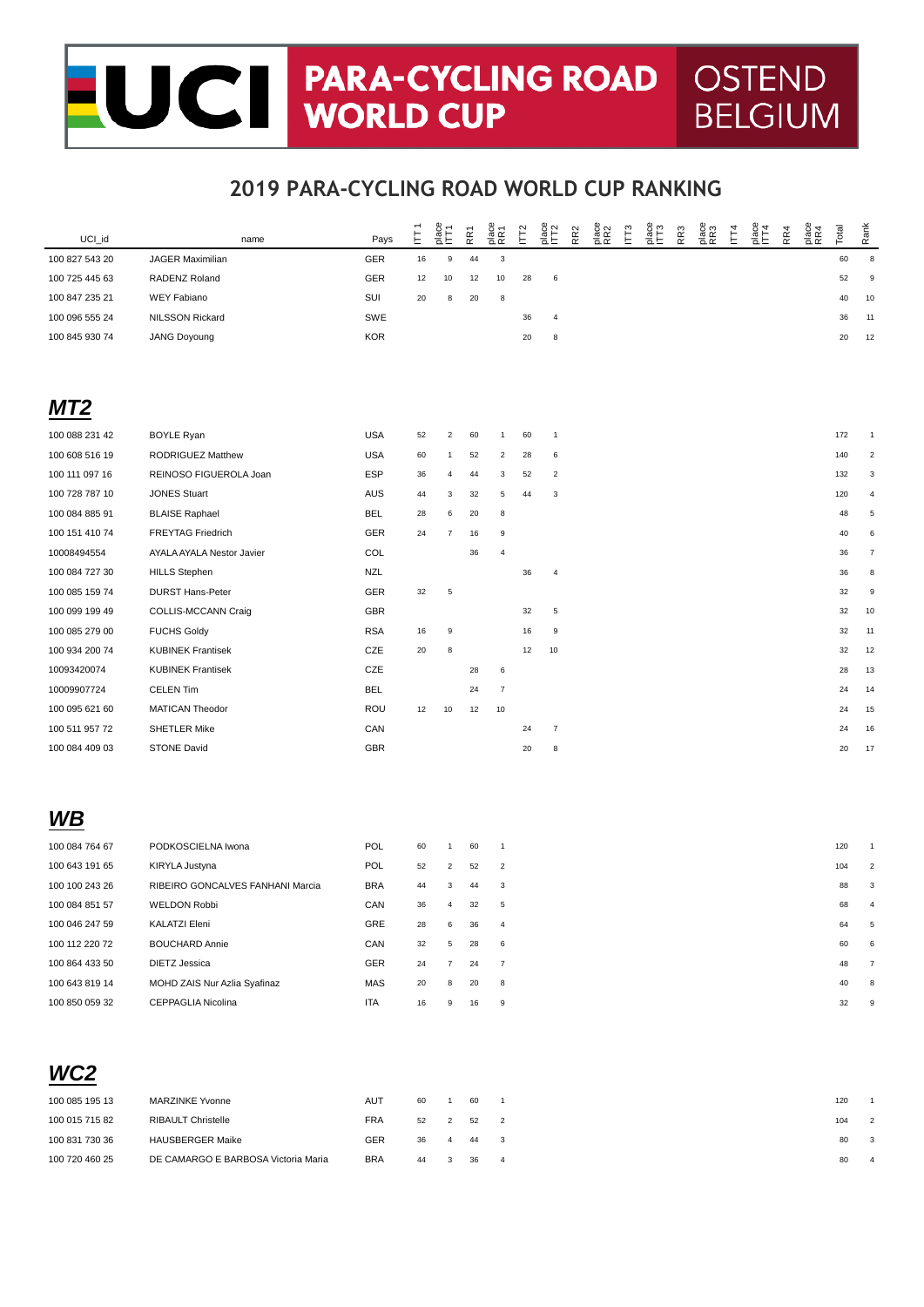#### UCI PARA-CYCLING ROAD **OSTEND** Ξ **BELGIUM**

| UCI_id          | name                        | Pays              | Ė  | $\frac{p}{n+1}$ | RR1 | place<br>RR1              | $\tilde{E}$ | $\frac{1}{2}$              | RR <sub>2</sub> | place<br>RR2 | $\overline{\mathbb{F}}$ | place<br>ITT3 | RR <sub>3</sub> | place<br>RR3 | $\overline{\Gamma}$ | place<br>IT4 | RR4 | place<br>RR4 | Total      | Rank                    |
|-----------------|-----------------------------|-------------------|----|-----------------|-----|---------------------------|-------------|----------------------------|-----------------|--------------|-------------------------|---------------|-----------------|--------------|---------------------|--------------|-----|--------------|------------|-------------------------|
| WC3             |                             |                   |    |                 |     |                           |             |                            |                 |              |                         |               |                 |              |                     |              |     |              |            |                         |
| 100 715 136 36  | <b>GRECO Paige</b>          | AUS               | 60 | $\mathbf{1}$    | 60  | $\overline{1}$            |             |                            |                 |              |                         |               |                 |              |                     |              |     |              | 120        | -1                      |
| 100 043 104 20  | WHITMORE Jamie              | <b>USA</b>        | 52 | $\overline{a}$  | 52  | $\overline{2}$            |             |                            |                 |              |                         |               |                 |              |                     |              |     |              | 104        | $\overline{\mathbf{c}}$ |
| 100 084 378 69  | <b>SCHINDLER Denise</b>     | GER               | 44 | 3               | 44  | $\mathsf 3$               |             |                            |                 |              |                         |               |                 |              |                     |              |     |              | 88         | 3                       |
| 100 833 909 81  | <b>BROWN Clara</b>          | USA               | 36 | 4               | 36  | $\overline{4}$            |             |                            |                 |              |                         |               |                 |              |                     |              |     |              | 72         | 4                       |
| 100 696 809 42  | <b>TIMOTHY Richael</b>      | <b>IRL</b>        | 32 | 5               | 32  | $\overline{5}$            |             |                            |                 |              |                         |               |                 |              |                     |              |     |              | 64         | $\,$ 5 $\,$             |
| 100 499 334 59  | AZIZ Nur Faizah             | MAS               | 28 | 6               | 28  | $\boldsymbol{6}$          |             |                            |                 |              |                         |               |                 |              |                     |              |     |              | 56         | 6                       |
|                 |                             |                   |    |                 |     |                           |             |                            |                 |              |                         |               |                 |              |                     |              |     |              |            |                         |
| WC4             |                             |                   |    |                 |     |                           |             |                            |                 |              |                         |               |                 |              |                     |              |     |              |            |                         |
| 100 088 210 21  | <b>MORELLI Shawn</b>        | USA               | 60 | $\mathbf{1}$    | 60  | $\overline{1}$            |             |                            |                 |              |                         |               |                 |              |                     |              |     |              | 120        | -1                      |
| 100 517 345 28  | <b>LEMON Meg</b>            | AUS               | 44 | 3               | 52  | $\overline{2}$            |             |                            |                 |              |                         |               |                 |              |                     |              |     |              | 96         | 2                       |
| 100 096 505 71  | MACDOUGALL Hannah           | AUS               | 52 | $\overline{2}$  | 44  | 3                         |             |                            |                 |              |                         |               |                 |              |                     |              |     |              | 96         | 3                       |
| 100 095 588 27  | <b>ALENCON Katell</b>       | FRA               | 32 | 5               | 36  | $\overline{4}$            |             |                            |                 |              |                         |               |                 |              |                     |              |     |              | 68         | 4                       |
| 100 667 012 24  | KOEFOED Lykke               | <b>DEN</b>        | 28 | 6               | 32  | $\,$ 5 $\,$               |             |                            |                 |              |                         |               |                 |              |                     |              |     |              | 60         | 5                       |
| 100 738 241 55  | <b>SHAW Keely</b>           | CAN               | 36 | $\overline{4}$  |     |                           |             |                            |                 |              |                         |               |                 |              |                     |              |     |              | 36         | 6                       |
|                 |                             |                   |    |                 |     |                           |             |                            |                 |              |                         |               |                 |              |                     |              |     |              |            |                         |
| WC5             |                             |                   |    |                 |     |                           |             |                            |                 |              |                         |               |                 |              |                     |              |     |              |            |                         |
| 100 044 593 54  | <b>BRACHTENDORF Kerstin</b> | GER               | 52 | $\overline{2}$  | 60  | $\overline{1}$            |             |                            |                 |              |                         |               |                 |              |                     |              |     |              | 112        | $\overline{1}$          |
| 100 088 242 53  | <b>BOSCO Samantha</b>       | <b>USA</b>        | 44 | 3               | 52  | $\overline{2}$            |             |                            |                 |              |                         |               |                 |              |                     |              |     |              | 96         | $\overline{2}$          |
| 100 534 158 60  | <b>MELE Eleonora</b>        | ITA               | 36 | 4               | 44  | $\ensuremath{\mathsf{3}}$ |             |                            |                 |              |                         |               |                 |              |                     |              |     |              | 80         | 3                       |
| 100 546 821 16  | PUNINA Alina                | <b>RUS</b>        | 32 | 5               | 36  | $\overline{4}$            |             |                            |                 |              |                         |               |                 |              |                     |              |     |              | 68         | 4                       |
| 100 057 530 90  | HARKOWSKA Anna              | POL               | 60 | $\mathbf{1}$    |     |                           |             |                            |                 |              |                         |               |                 |              |                     |              |     |              | 60         | $\,$ 5 $\,$             |
| 100 099 194 44  | JUUL Mari-Liis              | <b>EST</b>        | 28 | 6               | 32  | $\,$ 5 $\,$               |             |                            |                 |              |                         |               |                 |              |                     |              |     |              | 60         | 6                       |
| 100 533 340 18  | ROMELLI Agnese              | <b>ITA</b>        | 20 | 8               | 28  | 6                         |             |                            |                 |              |                         |               |                 |              |                     |              |     |              | 48         | $\overline{7}$          |
| 100 331 605 43  | CARUSO Francesca            | ITA               | 24 | $\overline{7}$  | 24  | $\overline{7}$            |             |                            |                 |              |                         |               |                 |              |                     |              |     |              | 48         | 8                       |
| 100 720 478 43  | ALVES BUENO Telma Aparecida | <b>BRA</b>        | 16 | 9               | 20  | $\bf8$                    |             |                            |                 |              |                         |               |                 |              |                     |              |     |              | 36         | $\boldsymbol{9}$        |
|                 |                             |                   |    |                 |     |                           |             |                            |                 |              |                         |               |                 |              |                     |              |     |              |            |                         |
| <b>WH1</b>      |                             |                   |    |                 |     |                           |             |                            |                 |              |                         |               |                 |              |                     |              |     |              |            |                         |
| 100 099 121 68  | PASINI Luisa                | <b>ITA</b>        | 60 | $\mathbf{1}$    | 60  |                           |             |                            |                 |              |                         |               |                 |              |                     |              |     |              | 120        |                         |
| 100 833 396 53  | <b>MILLER Emilie</b>        | AUS               |    |                 |     |                           | 60          | $\overline{1}$             |                 |              |                         |               |                 |              |                     |              |     |              | 60         | $\overline{2}$          |
| WH <sub>2</sub> |                             |                   |    |                 |     |                           |             |                            |                 |              |                         |               |                 |              |                     |              |     |              |            |                         |
|                 |                             |                   |    |                 |     |                           |             |                            |                 |              |                         |               |                 |              |                     |              |     |              |            |                         |
| 100 099 094 41  | KOEDOOD Carmen              | <b>NED</b>        | 60 | 1               | 60  | $\mathbf{1}$              | 60          | $\overline{1}$             |                 |              |                         |               |                 |              |                     |              |     |              | 180        |                         |
| 100 131 531 80  | AMADEO Roberta              | <b>ITA</b>        | 52 | $\overline{c}$  | 52  | $\overline{2}$            | 52          | $\overline{2}$             |                 |              |                         |               |                 |              |                     |              |     |              | 156        |                         |
| WH <sub>3</sub> |                             |                   |    |                 |     |                           |             |                            |                 |              |                         |               |                 |              |                     |              |     |              |            |                         |
|                 |                             |                   |    |                 |     |                           |             |                            |                 |              |                         |               |                 |              |                     |              |     |              |            |                         |
| 100 095 574 13  | ANTOSOVA Katerina           | CZE<br><b>USA</b> | 36 | 4               | 36  | 4                         | 60          | $\overline{\phantom{0}}$ 1 |                 |              |                         |               |                 |              |                     |              |     |              | 132<br>120 | $\overline{1}$          |
| 100 085 426 50  | DANA Alicia                 |                   | 60 | $\mathbf{1}$    | 60  | $\mathbf{1}$              |             |                            |                 |              |                         |               |                 |              |                     |              |     |              |            | $\sqrt{2}$              |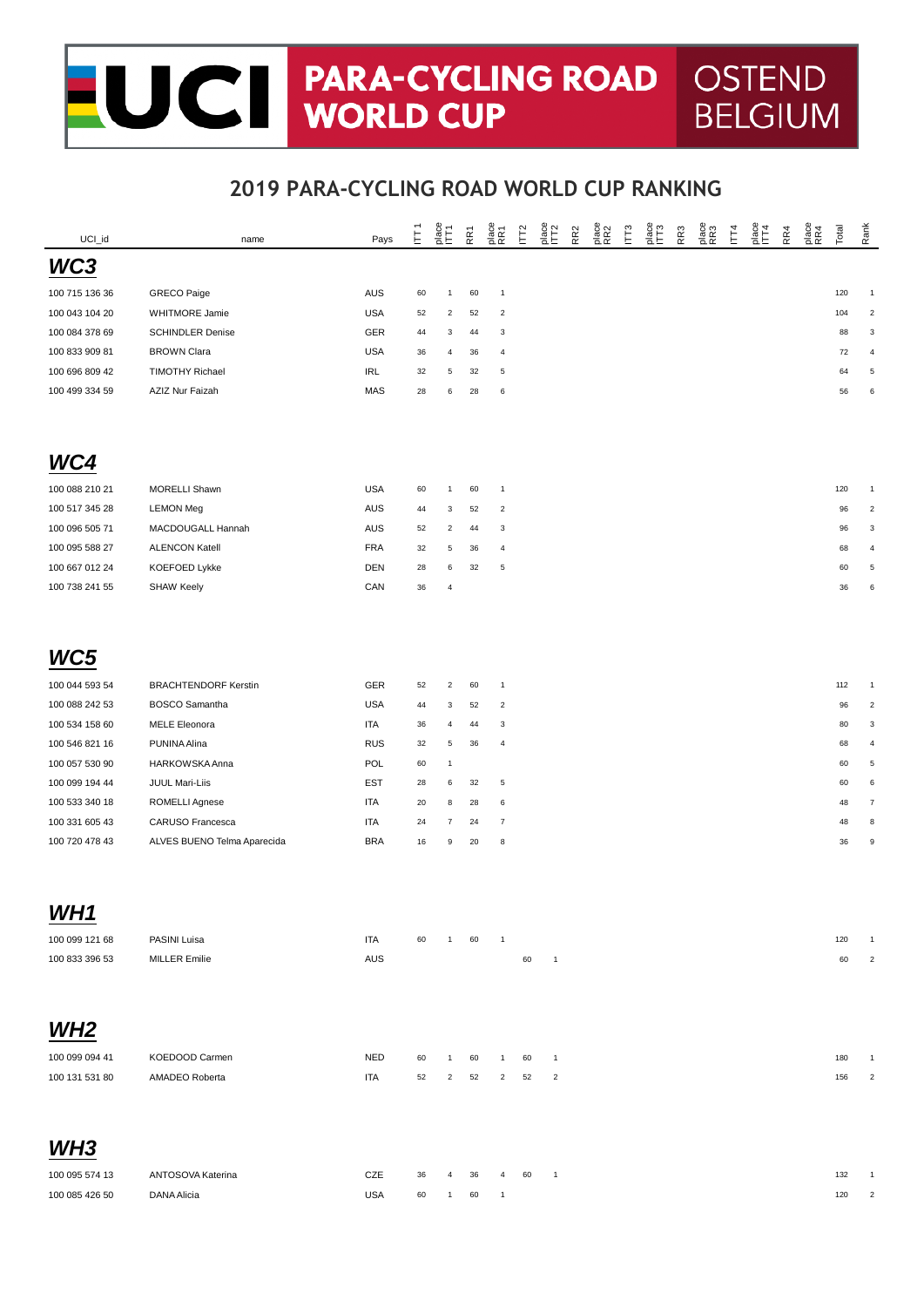# UCT PARA-CYCLING ROAD OSTEND<br>WORLD CUP BELGIUM **BELGIUM**

### **2019 PARA-CYCLING ROAD WORLD CUP RANKING**

| UCI_id          | name                     | Pays       | Ē      | $\frac{1}{2}$           | RR1 | place<br>RR1   | $\overline{\Gamma}$ | alee<br>ITT2              | RR <sub>2</sub> | place<br>RR2 | $\overline{\mathbb{E}}$ | ace<br>EF3 | RR3 | alace<br>RR3 | $\vec{E}$ | $rac{6}{\sqrt{11}}$ | RR4 | place<br>RR4 | Total | Rank           |
|-----------------|--------------------------|------------|--------|-------------------------|-----|----------------|---------------------|---------------------------|-----------------|--------------|-------------------------|------------|-----|--------------|-----------|---------------------|-----|--------------|-------|----------------|
| 100 095 607 46  | PORCELLATO Francesca     | ITA        | 52     | $\mathbf 2$             | 52  | $\overline{2}$ |                     |                           |                 |              |                         |            |     |              |           |                     |     |              | 104   | $\mathsf 3$    |
| 100 084 761 64  | KALUZA Renata            | POL        | 44     | 3                       | 44  | 3              |                     |                           |                 |              |                         |            |     |              |           |                     |     |              | 88    | $\overline{4}$ |
| 100 085 263 81  | OROSZOVA Anna            | <b>SVK</b> | 32     | 5                       | 32  | $\,$ 5 $\,$    |                     |                           |                 |              |                         |            |     |              |           |                     |     |              | 64    | 5              |
| 100 084 342 33  | <b>DARKE Karen</b>       | GBR        |        |                         |     |                | 52                  | $\overline{c}$            |                 |              |                         |            |     |              |           |                     |     |              | 52    | 6              |
| 100 718 765 76  | ROLLMAN Jenna            | <b>USA</b> |        |                         |     |                | 44                  | 3                         |                 |              |                         |            |     |              |           |                     |     |              | 44    | $\overline{7}$ |
| 100 154 228 79  | PIJAHN Yvonne            | GER        |        |                         |     |                | 36                  | 4                         |                 |              |                         |            |     |              |           |                     |     |              | 36    | 8              |
| 100 542 479 39  | DOBRICA Ionela Roxana    | ROU        |        |                         |     |                | 32                  | 5                         |                 |              |                         |            |     |              |           |                     |     |              | 32    | 9              |
| 100 101 249 62  | <b>MANALENG Palesa</b>   | <b>RSA</b> |        |                         |     |                | 28                  | 6                         |                 |              |                         |            |     |              |           |                     |     |              | 28    | 10             |
|                 |                          |            |        |                         |     |                |                     |                           |                 |              |                         |            |     |              |           |                     |     |              |       |                |
| WH4             |                          |            |        |                         |     |                |                     |                           |                 |              |                         |            |     |              |           |                     |     |              |       |                |
| 100 088 442 59  | JANSEN Jennette          | <b>NED</b> | 60     | $\mathbf{1}$            | 60  | $\mathbf{1}$   | 60                  | $\mathbf{1}$              |                 |              |                         |            |     |              |           |                     |     |              | 180   |                |
| 100 085 229 47  | MOSHKOVICH Svetlana      | <b>RUS</b> | 52     | 2                       | 44  | 3              | 52                  | $\overline{c}$            |                 |              |                         |            |     |              |           |                     |     |              | 148   | $\overline{2}$ |
| 100 099 210 60  | STOCKLI Sandra           | SUI        | 28     | 6                       | 32  | $\,$ 5 $\,$    | 36                  | $\overline{\mathbf{4}}$   |                 |              |                         |            |     |              |           |                     |     |              | 96    | 3              |
| 100 088 416 33  | PAN Silke                | SUI        | 36     | 4                       | 52  | $\overline{c}$ |                     |                           |                 |              |                         |            |     |              |           |                     |     |              | 88    | 4              |
| 100 628 208 20  | <b>TANGEN Suzanna</b>    | <b>NOR</b> | 24     | 7                       | 28  | 6              | 32                  | 5                         |                 |              |                         |            |     |              |           |                     |     |              | 84    | 5              |
| 100 577 738 87  | DOUVILLE Kara            | CAN        | 44     | 3                       | 36  | $\overline{4}$ |                     |                           |                 |              |                         |            |     |              |           |                     |     |              | 80    | 6              |
| 100 085 380 04  | <b>GRAF Sandra</b>       | SUI        | 32     | 5                       |     |                | 44                  | 3                         |                 |              |                         |            |     |              |           |                     |     |              | 76    | $\overline{7}$ |
| 100 143 043 49  | MODENA Romina            | <b>ITA</b> | 20     | 8                       | 24  | $\overline{7}$ | 28                  | 6                         |                 |              |                         |            |     |              |           |                     |     |              | 72    | 8              |
| 100 111 113 32  | COLOSIO Grazia           | <b>ITA</b> | 16     | 9                       | 20  | 8              | 16                  | 9                         |                 |              |                         |            |     |              |           |                     |     |              | 52    | 9              |
| 100 574 704 60  | <b>HELWEG Melanie</b>    | <b>NED</b> |        |                         |     |                | 24                  | $\overline{7}$            |                 |              |                         |            |     |              |           |                     |     |              | 24    | 10             |
| 100 088 432 49  | BASTERRA OLAGUENAGA Ione | <b>ESP</b> |        |                         |     |                | 20                  | 8                         |                 |              |                         |            |     |              |           |                     |     |              | 20    | 11             |
|                 |                          |            |        |                         |     |                |                     |                           |                 |              |                         |            |     |              |           |                     |     |              |       |                |
| WH <sub>5</sub> |                          |            |        |                         |     |                |                     |                           |                 |              |                         |            |     |              |           |                     |     |              |       |                |
|                 |                          |            |        |                         |     |                |                     |                           |                 |              |                         |            |     |              |           |                     |     |              |       |                |
| 100 759 678 55  | <b>HAENEN Chantal</b>    | <b>NED</b> | 52     | 2                       | 52  | $\overline{c}$ | 52                  | $\overline{2}$            |                 |              |                         |            |     |              |           |                     |     |              | 156   | -1             |
| 100 746 740 18  | VITELARU Ana Maria       | <b>ITA</b> | 60     | $\mathbf{1}$            | 60  | $\overline{1}$ |                     |                           |                 |              |                         |            |     |              |           |                     |     |              | 120   | $\overline{2}$ |
| 100 085 162 77  | ESKAU Andrea             | GER        |        |                         |     |                | 60                  | $\mathbf{1}$              |                 |              |                         |            |     |              |           |                     |     |              | 60    | 3              |
|                 |                          |            |        |                         |     |                |                     |                           |                 |              |                         |            |     |              |           |                     |     |              |       |                |
| WT 1            |                          |            |        |                         |     |                |                     |                           |                 |              |                         |            |     |              |           |                     |     |              |       |                |
| 100 084 825 31  | <b>GAUTIER Shelley</b>   | CAN        | 60     | $\mathbf{1}$            | 60  | $\mathbf{1}$   | 52                  | $\overline{a}$            |                 |              |                         |            |     |              |           |                     |     |              | 172   |                |
| 100 088 425 42  | SIBAGATOVA Yulia         | <b>RUS</b> | 52     | $\overline{\mathbf{c}}$ | 52  | $\overline{c}$ |                     |                           |                 |              |                         |            |     |              |           |                     |     |              | 104   | $\mathfrak{p}$ |
| 100 101 248 61  | <b>MOULD Toni</b>        | <b>RSA</b> | 44     | 3                       |     |                | 44                  | 3                         |                 |              |                         |            |     |              |           |                     |     |              | 88    | 3              |
| 100 221 530 63  | MALZBENDER Eltje         | <b>NZL</b> |        |                         |     |                | 60                  | $\mathbf{1}$              |                 |              |                         |            |     |              |           |                     |     |              | 60    | $\overline{4}$ |
|                 |                          |            |        |                         |     |                |                     |                           |                 |              |                         |            |     |              |           |                     |     |              |       |                |
|                 |                          |            |        |                         |     |                |                     |                           |                 |              |                         |            |     |              |           |                     |     |              |       |                |
| WT2             |                          |            |        |                         |     |                |                     |                           |                 |              |                         |            |     |              |           |                     |     |              |       |                |
| 100 085 192 10  | MAJUNKE Jana             | GER        | 60     | $\mathbf{1}$            | 60  | $\overline{1}$ | 52                  | $\overline{a}$            |                 |              |                         |            |     |              |           |                     |     |              | 172   |                |
| 100 084 507 04  | COOKE Carol              | AUS        | 52     | $\overline{\mathbf{c}}$ | 52  | $\overline{c}$ | 60                  | $\mathbf{1}$              |                 |              |                         |            |     |              |           |                     |     |              | 164   | 2              |
| 100 097 470 66  | <b>WALSH Jill</b>        | USA        | 44     | 3                       | 44  | 3              |                     |                           |                 |              |                         |            |     |              |           |                     |     |              | 88    | 3              |
| 100 499 250 72  | SEREDA Monica            | USA        | 36     | 4                       | 36  | 4              |                     |                           |                 |              |                         |            |     |              |           |                     |     |              | 72    | $\overline{4}$ |
| 100 600 780 43  | EL LATIF Aikaterini      | GRE        | $32\,$ | 5                       | 32  | $\,$ 5 $\,$    |                     |                           |                 |              |                         |            |     |              |           |                     |     |              | 64    | 5              |
| 100 099 090 37  | <b>DINES Hannah</b>      | GBR        |        |                         |     |                | 44                  | $\ensuremath{\mathsf{3}}$ |                 |              |                         |            |     |              |           |                     |     |              | 44    | 6              |

100 099 202 52 DREOCK-KASER Angelika GER 36 4 36 7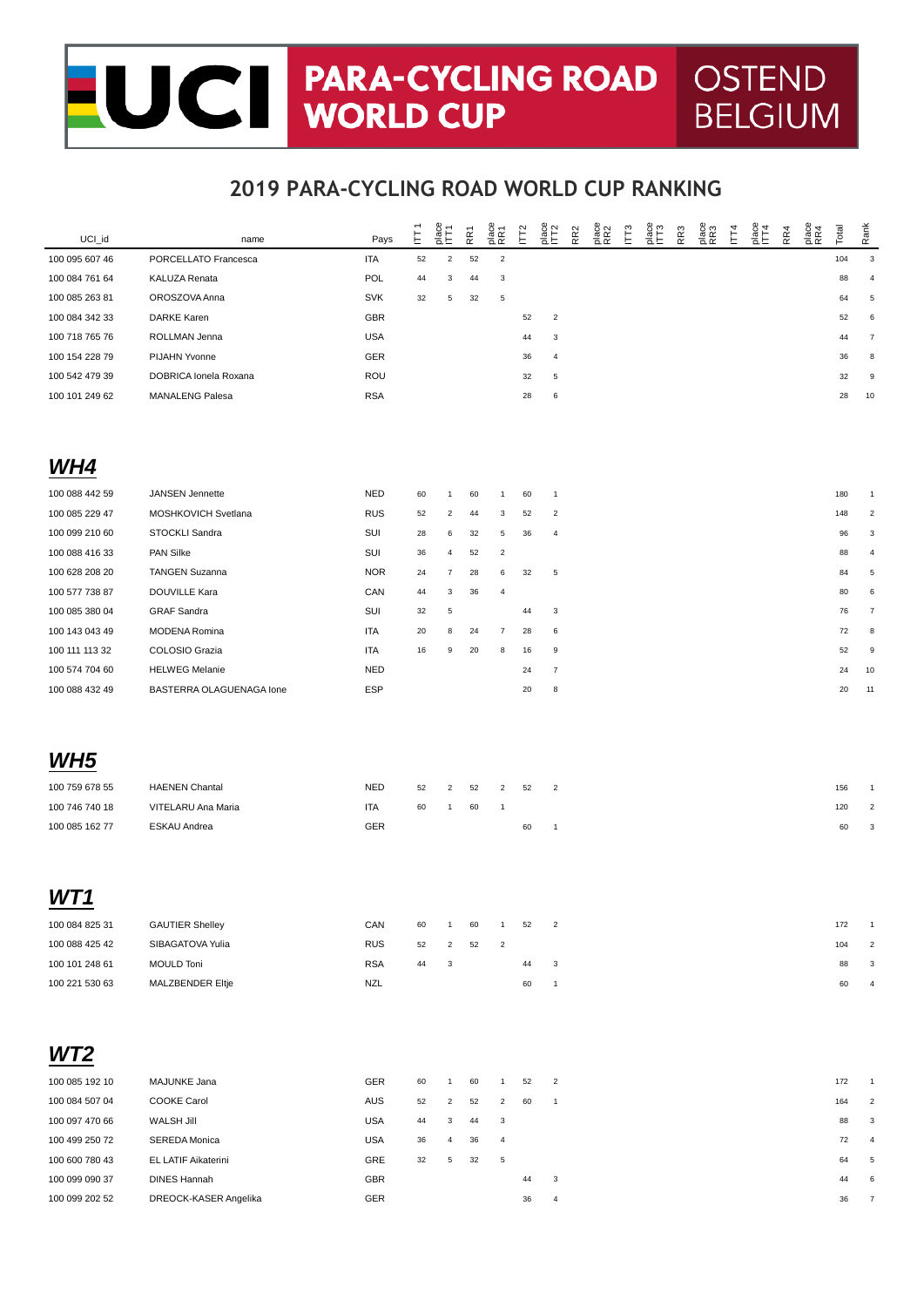#### **PARA-CYCLING ROAD OSTEND** CII **WORLD CUP BELGIUM**

### **2019 PARA-CYCLING ROAD WORLD CUP RANKING**

UCI\_id name Pays E all act a late all and a late all a late and a late and a late and a late and a late of a l<br>Plays E all at all all at all at all at a late a late a late a late a late a